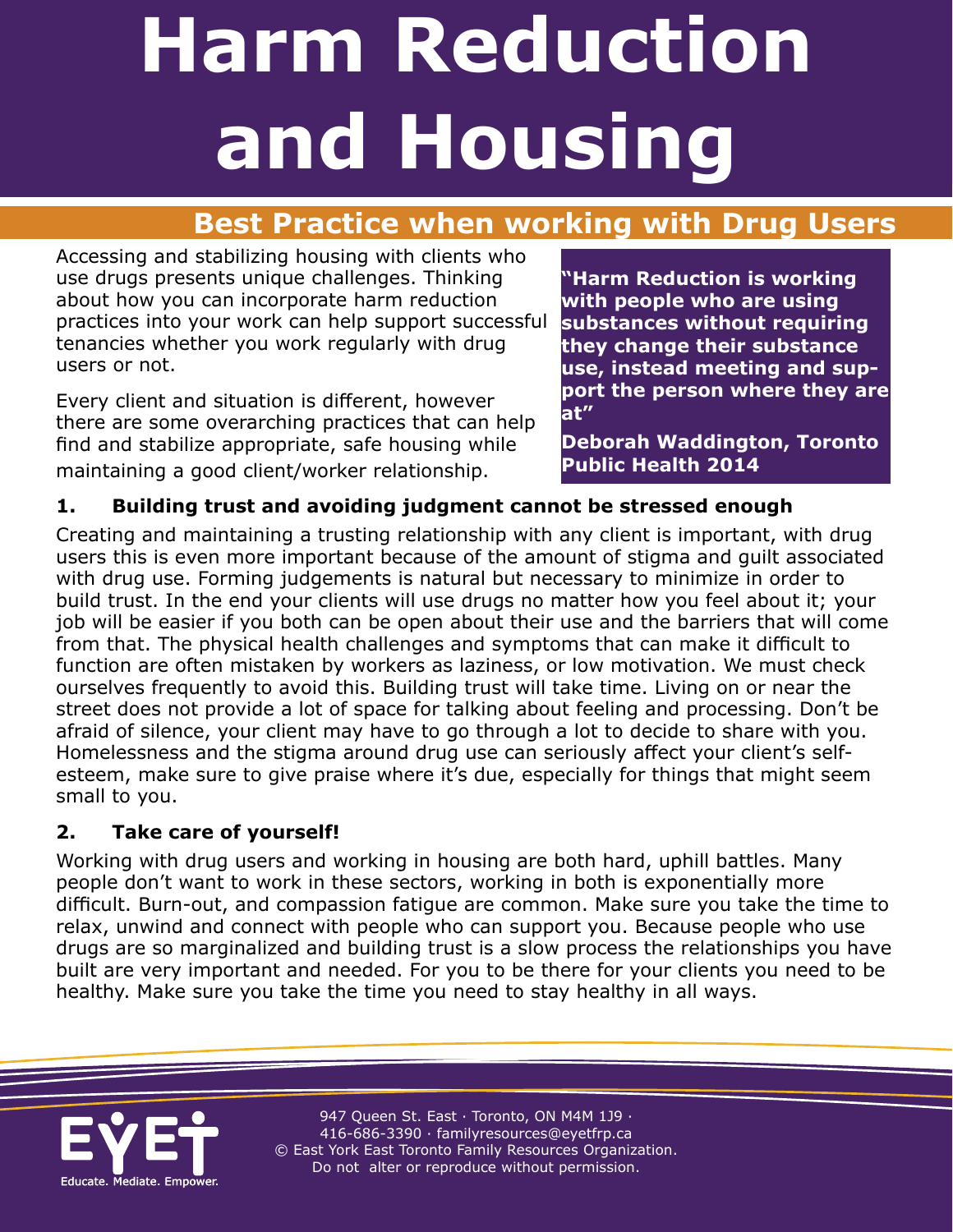**A Resource for Toronto Housing Professionals** 

### **3. Recognize your client is the expert of their life and you are there to support**

Allowing your clients to take ownership over their lives goes a long way towards sticking to goals and maintaining housing. People using drugs, particularly if they are homeless, have often had their power taken away or had power wielded over them on many different occasions, ensuring that you are not replicating that dynamic is crucial to building trust. Check in with your client about meeting times, housing opportunities, and what they realistically think they can manage. Many people will feel guilty if they disappoint you and this can lead to them avoiding you. Ensuring that you are respecting their time and needs, and that it would be really hard to disappoint you will build both trust and self-esteem, as well as make sure your clients continue to come to you. At the same time, it is important to recognize the effect it takes to get things done while using drugs, and the fact that those things are near impossible to do without support. Your work is very important.

## **4. Take the time to find the right place**

One of the biggest mistakes that housing workers can make is to rush to get a client housing. Housing that is not appropriate, safe, has a zero tolerance policy for drug use, etc might mean that the housing will not last for the client. It is exhausting to find a home, and then devastating when it doesn't work out. It's better to take the time to make sure that the housing is suitable for all your client's needs. While looking for housing, explore temporary shelter possibilities, and always keep your client's safety as a top priority for both temporary and long term housing.

## **5. Prepare your client for moving in**

Once your client has moved into their housing there are some helpful supports you can put in place to help stabilize them. Create a daily routine with your client; secure food and basic necessities; sign your client up for a trusteeship or create a financial plan with your client to avoid rent arrears; do a site visit to get a sense of the landlord, other tenants, roommates, to get a sense for what barriers might exist; remind your client that it takes some time to adjust; identify and work on changing behaviours that can lead to a risk of eviction. Even more importantly, helping your client access funds will help enormously. Sign up for Rent Pay Direct to decrease landlord anxiety; apply for ODSP whenever possible; apply for Trillium and Special Diet funds; update your client's address with Canada Revenue Agency for GST/HST cheques; advocate with income workers.

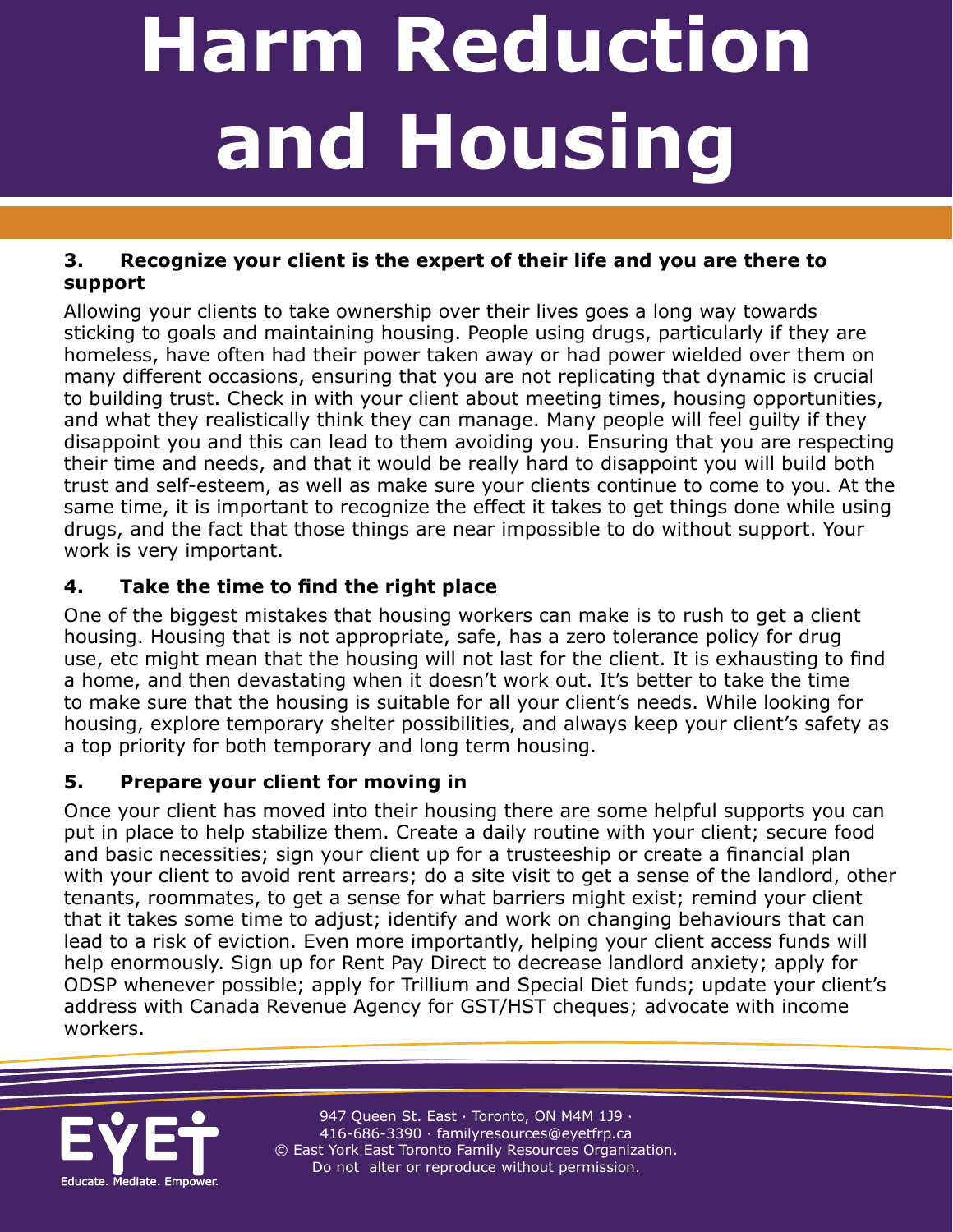#### **6. Do not, under any circumstance, deny services to people because of their drug use**

"Harm Reduction is working with people who are using substances without requiring they change their substance use, instead meeting and support the person where they are at", said Deborah Waddington from Toronto Public Health. This means that regardless of your client's drug use, whether they disclose it to you or not, whether they "fall off the wagon" or never decide to quit, you are

going to provide them support. Requiring drug users to be sober, clean or have a treatment plan before you allow them to use your services is not harm reduction work, it is also not very effective. Particularly damaging is when clients are expelled from services, especially shelters, for using drugs. They can lose everything overnight, their possessions, friends, support systems, self-esteem, etc. Being forced to leave the few supports they have can set your client back years.

#### **"So remember…"**

**A Resource for Toronto Housing Professionals** 

**It is important to remember the following when practicing harm reduction in housing work:** 

- **• Check yourself on any judgments you may have and give time to build trust**
- **• Remember that your role is to support, your client must make their own decisions for your relationship to work**
- **• Find support for yourself to maintain your health so you can be present for your clients**
- **• Don't rush the process, finding the best housing possible helps keep your client housed in the long run**
- **• Set up supports for your client in the neighbourhood, and financially once they have moved in**
- **• Meet your client where they are, don't put restrictions on accessing your services based on their drug use**